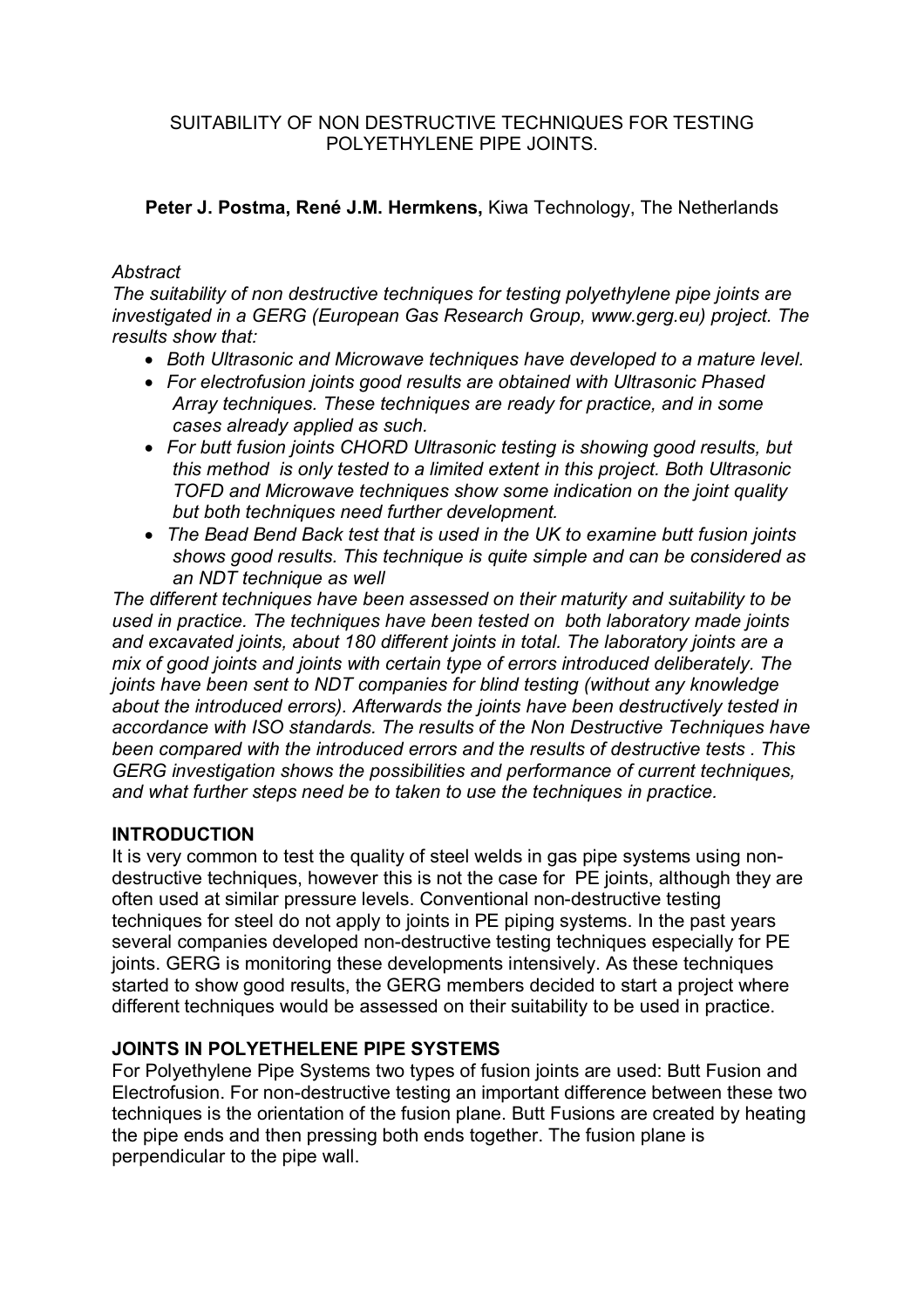

*Figure 1: Butt fusion*

Electrofusions concern appendages like sockets, end-caps and saddles. These appendages are made from polyethylene as well. The appendages have wires that form a heating element at the inner surface, touching the pipe wall. After the appendage has been mounted, the wires are connected to a fusion machine. The wires heat up and melt and expand the surrounding plastic. Pipe and joint fuse together. Typically the fusion plane coincides with the pipe wall surface.



*Figure 2: Electrofusion socket*

# **TYPICAL ERRORS**

Due to human and machine errors it is possible that joints contain errors. The following errors are found in practice:

Cold Welds or Kissing Bonds

Though the PE material sticks together; no real fusion has taken place. This is revealed in a destructive test where the parts separate in a brittle way with low strength. This can be caused by a wrong jointing temperature, jointing pressure, or an insufficient pre-treatment such as scraping and cleaning.

- Pollution Dirt or grease in the fusion zone prevents locally good fusion.
- Humidity During the heating, absorbed water in the PE material can cause voids in the fusion zone, decreasing the strength of the joint.

# **INVESTIGATED NON-DESTRUCTIVE (NDE) TECHNIQUES**

For butt fusions the following NDE techniques have been investigated: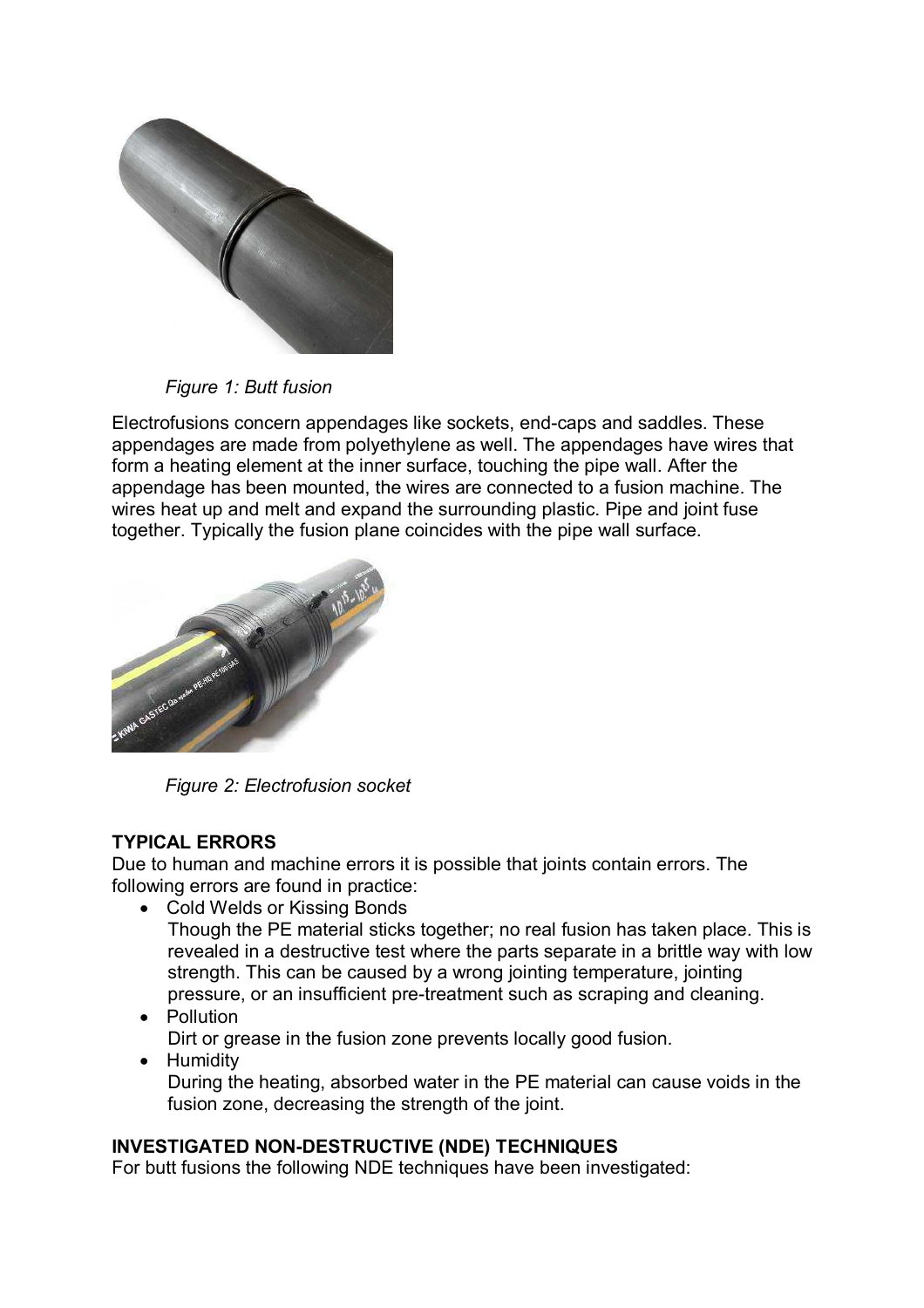- Ultrasonic Time Off Flight Diffraction (US-TOFD) by Open Grid Europe
- Chord Ultrasonic Test by Polytest
- Microwave by Evisive / Exova
- Bead Bend Back test by National Grid

For electrofusion the following NDE techniques have been examined:

- Ultrasonic Phased Array (US-PA) by Open Grid Europe (and partially by GDF SUEZ)
- Microwave by Evisive / Exova

These techniques are described in short below.

### **Ultrasonic TOFD**

The examination method with Ultrasonic Time of Flight Diffraction (US-TOFD) that has been used in this project has been developed and performed by Open Grid Europe. A common US-TOFD device is used and the test can be performed on-site. TOFD uses the time of flight of an ultrasonic pulse whereas common ultrasonic testing makes use of the amplitude of an ultrasonic pulse.

### **Cross sectional view**



*Figure 3: US TOFD Principle*

In a TOFD system, a pair of probes (a transmitter and a receiver), are positioned on opposite sides of a weld (see Figure 3). The probe emits compression waves in a pitch catch arrangement. When signals at specified frequencies encounter anomalies, the ultrasonic compression waves are diffracted. Dimensions of the anomaly are measured by calculating the time of flight of the diffracted waves from the transmitter to the receiver. Software displays cross sectional views with defects superimposed on the pipe image.

# **Chord Ultrasonic Test**

The Chord ultrasonic test that has been used for this project has been developed and performed by Polytest. The Chord ultrasonic test uses a so called Chord probe with separate functions for transmittance and receival of ultrasonic waves [1]. The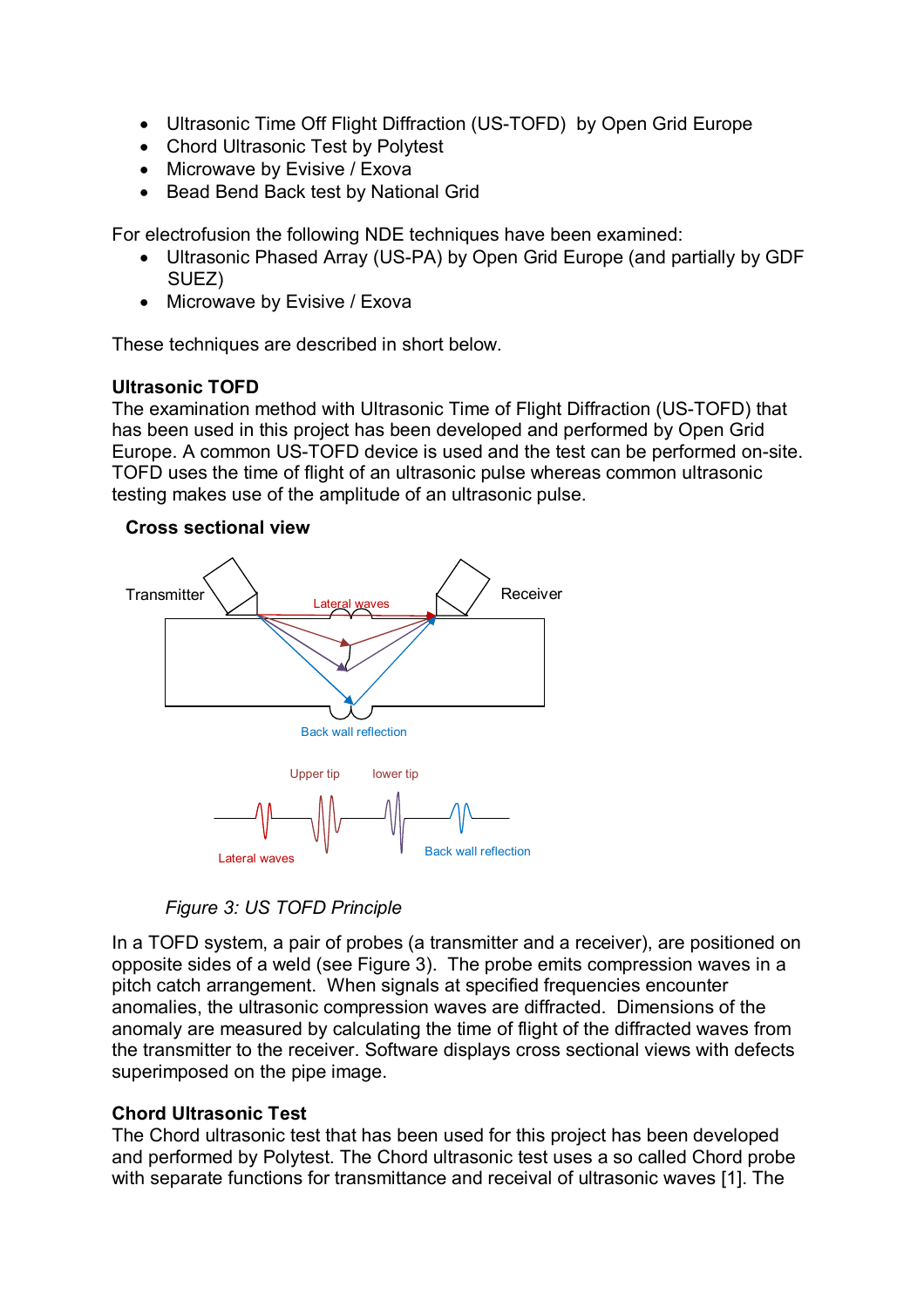transmitter and the receiver are placed in an angle in such a manner that the main energy of an emitted beam is concentrated in the cross section of the fusion zone.



**Cross sectional side view**

*Figure 4: Schematic drawing of the ultrasonic Chord probe, side view and top view*

Special about the probe is that the receiver and transmitter are fit in an elastic protector to solve problems related to excitation of high-power surface waves along an inspected surface. The technique is used for steel welds as well as for polyethylene butt fusion joints. For each diameter a different probe is necessary. The Ultrasonic device can be any standard ultrasonic flaw detector for general purposes. However there are also specially designed flaw detectors available. The system can be used on-site and is suitable for diameters from 63 up to 315 mm with wall thicknesses from 6 up to 25 mm.

### **Microwave**

For this project the Microwave system developed by Evisive has been used (the tests have been performed by Exova). The system has been specially designed for butt fusions and at a later stage also for electrofusions. Both systems can be used on-site. The Microwave inspection technique is based on monochromatic, phase coherent electromagnetic radiation, preferably in the 5-50 gigahertz frequency range (i.e. microwaves). The sample to be examined is exposed to microwave radiation at discrete locations along a path of which the location coordinates are known and are returned as part of the data field, thus creating a map of the specimen. A detectable microwave signal is also returned everywhere along the path and a differing signal is generated at each interface where the dielectric constant changes (e.g. - where there are de-laminations, cracks, holes, impurities, or other defects). The return signal is generated based on the angle of incidence, the differential in the dielectric constants between the materials, the surface geometry, and other factors.

# **Bead Bent Back Test**

The bead bent back test is a test that is commonly used in the United Kingdom. For this project the test has been performed according to the procedure followed by National Grid. After the common visual examination of the bead, the bead is cut-off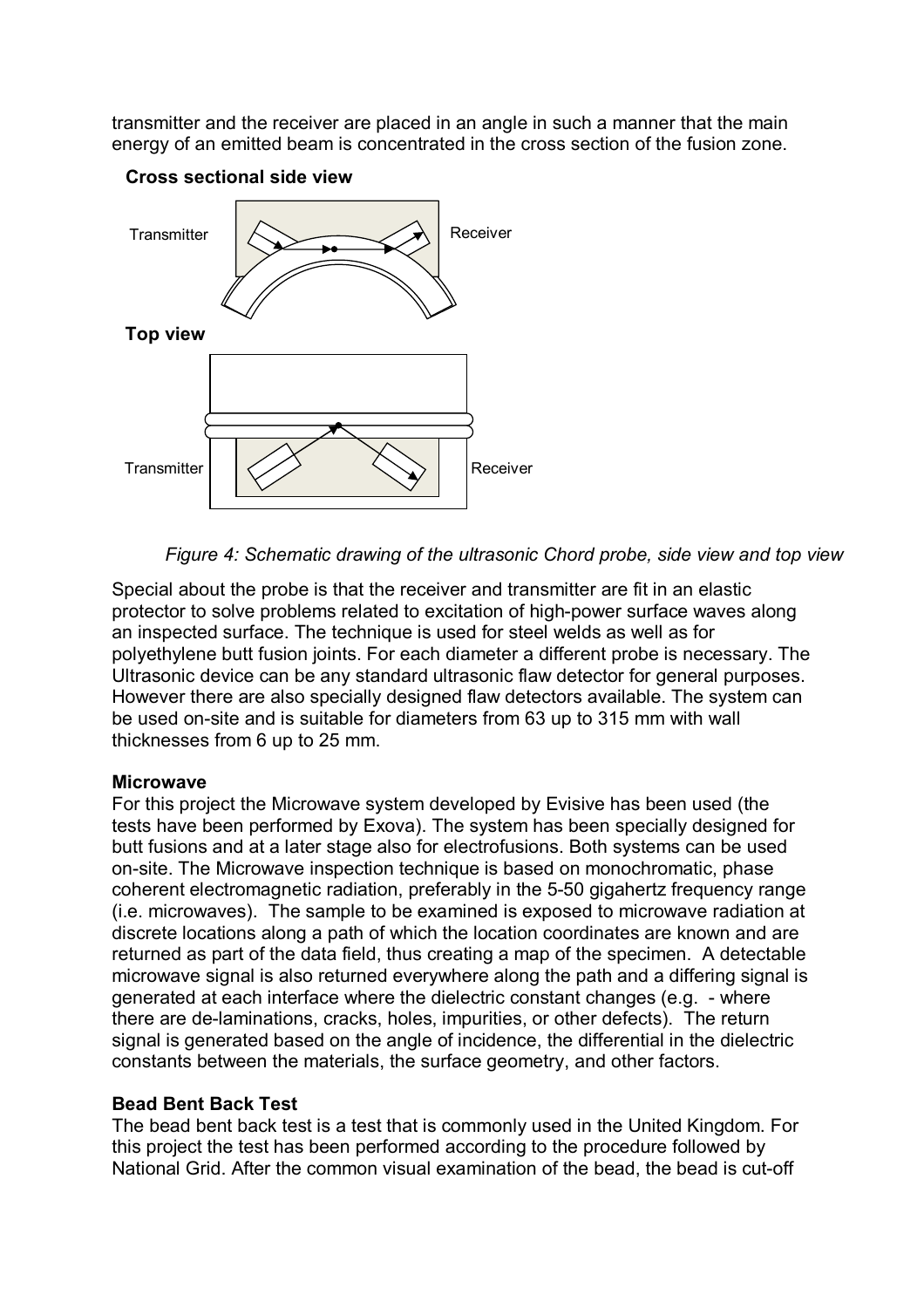using a tool that leaves the bead in one piece. Then the bead is bended backwards. The dual bead should not separate at any point while bending it back.



*Figure 5: Bead Bend Back Test. The beads separate indicating a bad fusion.*

A separation at any point indicates a bad fusion. This test can be considered as a non-destructive test as well, since the joint is not affected although the bead has to be cut-off.

# **Ultrasonic Phased Array**

The non destructive examination of electrofusion joints using Ultrasonic Phased Array (US-PA), as is performed in this project, has been developed by Open Grid Europe, especially by Mr Sievering. For the saddles a similar technique has been performed by GDF SUEZ as well. An US-PA transducer contains multiple elements in a row generating longitudinal ultrasonic waves. The waves may be emitted in different directions using different element combinations and timing delays of firing each element. The emitting ultrasound beam can be steered and focused.



Figure 6. Principle of US Phased Array

The device generates real time 2D imaging, and deviations become visible. However, with the test procedure of Open Grid it is not possible to determine what type of defect is present.

# **ASSESSMENT OF THE NDE TECHNIQUES**

The NDE techniques have been assessed using a large set of joints. This set contained in total 86 butt fusions, 74 electrofusion sockets and 20 electrofusion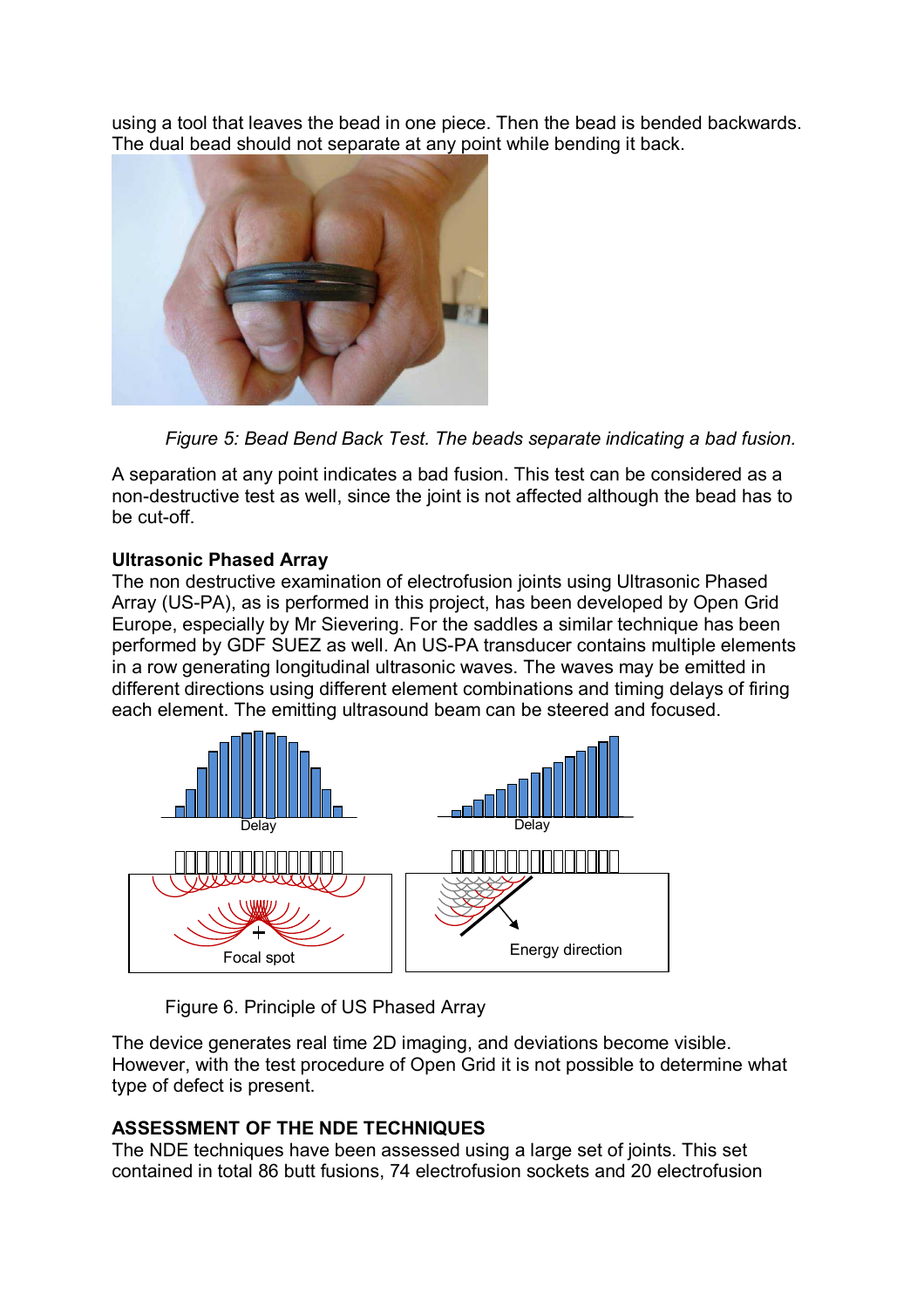saddles. More than 50% of these samples have been newly made. Part of these newly made joints contained certain type of errors. Although the errors have been artificially introduced, they refer as much as possible to errors that occur in practice, as described above in chapter "TYPICAL ERRORS". The following errors have been added:

- Cold weld
- Pollution (big, normal, small and grease)
- Water and drilled holes (representing voids)
- Wrong fusion procedure (from not scraping to premature abort of the fusion process).

The excavated joints have been taken out of practice by the participating companies. As a consequence these samples are a mix of all kinds of joint types originating from United Kingdom, Spain, France and Germany. The joints have different designs, ages, brands, and diameters.

The suitability of the different techniques has been assessed by their maturity and their performance. In this case maturity refers to the development stage: is the technique still in laboratory stage or is it field ready, and is it already applied in practice. The performance has been assessed by the Probability Of Detection (POD) and Falls Call Rate (FCR). The POD is the probability that an error is detected by the technique, also referred to as the sensitivity. The FCR is the chance that a good joint is misjudged as a bad joint. The POD can be calculated with following formula:

All bad joints  $POD = \frac{Found\ bad\ joints}{1.11 \cdot 1.11 \cdot 1.11 \cdot 1.11 \cdot 1.11 \cdot 1.11 \cdot 1.11 \cdot 1.11 \cdot 1.11 \cdot 1.11 \cdot 1.11 \cdot 1.11 \cdot 1.11 \cdot 1.11 \cdot 1.11 \cdot 1.11 \cdot 1.11 \cdot 1.11 \cdot 1.11 \cdot 1.11 \cdot 1.11 \cdot 1.11 \cdot 1.11 \cdot 1.11 \cdot 1.11 \cdot 1.11 \cdot 1.11 \cdot 1.11 \cdot 1.11 \cdot 1.11 \$ 

The higher the POD, the better the performance. For the FCR it is just the other way around: the lower the FCR, the better the performance. The FCR is calculated with following formula:

All good joints  $FCR =$  Misjudged good joints

It is clear that the POD and FCR depend on the definition of a good joint and a bad joint. And this is rather difficult. In case of PE pipe joints this could be defined as: Leak tight and at least as strong as the pipe itself during the lifetime of the piping system. However, how do you assess whether this is the case?

For this project two different definitions of a good joint have been used:

- 1. Fusion made in accordance with prescriptions A good joint is a joint made in accordance with the prescribed procedure. Joints that are made in a non-prescribed way are defined as bad joints.
- 2. Fusion complies with destructive test requirements When no errors are found using the destructive test, the joint is a good joint.

The reason for this is that in this project both excavated and newly made joints have been used. The first definition can only be used for the newly made joints. The latter definition can be used for all samples; both excavated and newly made samples. For the destructive testing of butt fusions the tensile test as described in ISO 13953 has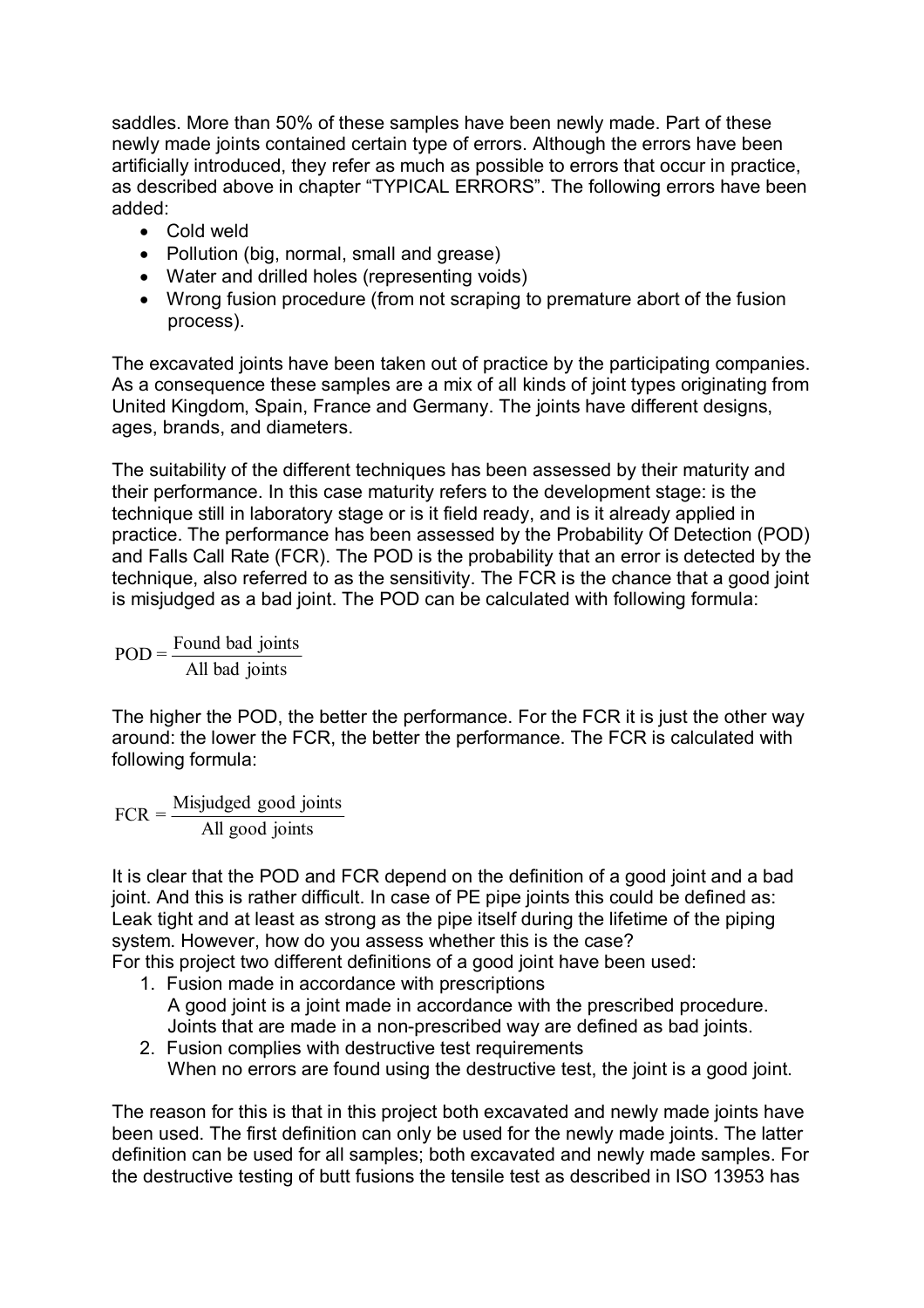been used. For electrofusions the peel test as described in ISO 13954 has been used and for smaller diameters the crush test in accordance with ISO 13955. For the saddles a peel test has been performed by GDF SUEZ in accordance with ISO 13956 using their own specially designed equipment.

## **RESULTS**

As explained above the POD and FCR have been calculated based on two different definitions of a good joint: according to prescribed procedure and according to the destructive test results. The results for each technique for butt fusions are shown in the following table.

| NDT technique  | Joint type         | Maturity  | <b>POD</b>   | <b>FCR</b>   |
|----------------|--------------------|-----------|--------------|--------------|
|                |                    |           | (procedure / | (procedure / |
|                |                    |           | destructive) | destructive) |
| <b>US TOFD</b> | <b>Butt fusion</b> | $\ddot{}$ | 35% / 38%    | 0%/22%       |
| US Chord $2)$  | <b>Butt fusion</b> | $++$      | 87% / 100%   | 0%/60%       |
| <b>BBBT</b>    | <b>Butt fusion</b> | $++$      | 53% / 65%    | 0%/12%       |
| Microwave $3)$ | <b>Butt fusion</b> | $++$      | 80%/70%      | 57%/63%      |
| Microwave $1$  | Electrofusion      | $++$      | 89% / 100%   | 100% / 88%   |
|                | sockets            |           |              |              |
| <b>US PA</b>   | Electrofusion      | $++$      | 84% / 62%    | 0%/28%       |
| ग∖             | sockets            |           |              |              |

*Table 1: Assessment results of different NDT techniques for butt fusions.* 

1) tested with a limited set of samples

 $^{2)}$  tested with a limited set of samples with mainly big errors

3) tested with a limited set of samples without any big errors

The destructive tests do not detect every type of error that has been introduced. Therefore different POD and FCR values are found using the 2 different criteria for a good joint quality. Compared to the introduced errors, a probability of detection of 61% for butt fusions (ISO 13953), and 45% for electrofusions (ISO 13954/ISO13955) has been calculated. All joints that were intended as good joints passed the destructive test showing a FCR of 0%.

### **Results Ultrasonic TOFD for butt fusion**

The technique is almost mature. A common commercially available TOFD device has been used. The technique can be used on site. The scanning and analysis takes about a quarter of an hour. However, since Open Grid is not a NDT service company, the assessment of joints with TOFD as performed by Open Grid is not commercially available. Therefore the maturity is ranked as + instead of ++. Only large errors have been detected. This is reflected in a low POD. Small errors like pollution with dust or even sand keep undetected. The FCR of 0% is excellent but may be not surprising regarding the low sensitivity. In using the destructive test results as a criterion for joint quality the POD becomes a little better since fewer errors are found by the destructive test. The FCR becomes higher since the TOFD technique finds pollutions that did not give a failure in the destructive test.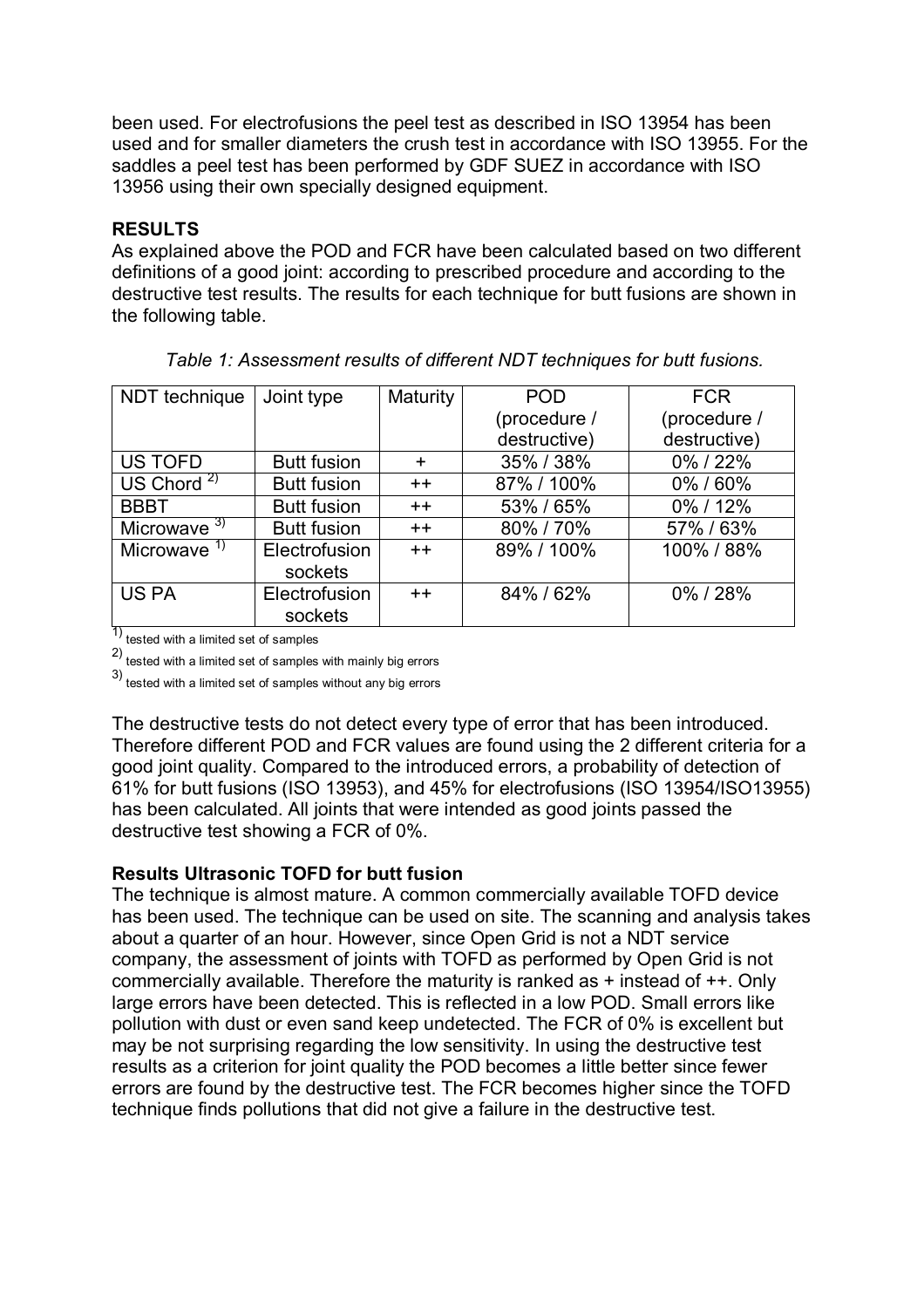## **Results Chord Ultrasonic testing of butt fusions**

The technique was not witnessed for this project. But as understood from Polytest, the technique is used in practice for years in Russia and is commercially available. Due to project limitations, the technique was tested on a limited scale with samples having mainly large errors. It performed well with a high POD and low FCR. However, it is not tested with smaller errors and neither with cold welds. The FCR of 0% is excellent. When the results are compared with the results of the destructive test, the FCR becomes much higher since the technique finds all the pollutions that did not give a failure in the destructive test. For all other types of errors the technique corresponds well with the destructive test, showing a POD of 100%.

### **Results Microwave Technique**

The technique is mature. It is used in practice and commercially available. The device is customized for pipe systems and can rotate around the pipe. The hardware is CE compliant. The scanning and analysis takes about a quarter of an hour. For butt fusions, normally the microwave test is combined with the bead bend back test. However, for this project the purpose was to show what the performance of the technique is on itself. Therefore the Microwave test has been performed separately from the bead bend back test. For butt fusions, the POD seems to be very good; however the FCR value of 57% is much too high. Many good joints have been misjudged as bad joints. Combining the Microwave results with those of the bead bent back test, does not make the results any better. For electrofusions similar results are obtained; a good POD but a FCR value of even 100%. It seems that the pass/fail criteria that are currently used, are too strict, not accepting any deviation.

### **Results Bead Bent Back Test for butt fusions**

This technique is mature. The bead bend back test has been performed in the United Kingdom for years and can be performed by anyone after some instructions. After removing the bead with a special tool it takes only several minutes to perform the test. The performance of this technique is quite good. The POD is high and the FCR value of 0% is excellent. The bead bend back test also corresponds well with the destructive test results.

### **Ultrasonic Phased Array**

For the examination standard ultrasonic phased array equipment is used. The technique is suitable for on-site testing, takes about a quarter of an hour, and is as such already deployed. In Germany this technique is commercially available and offered as an service. Therefore the technique is to be considered as mature.

For US-PA and ultrasonic testing in general, the probes have to make good contact with the surface. This is accomplished by using contact fluids. However, the design of the outside shape of electrofusion appendages could also be improved for US-PA application. Current designs sometimes limit the inspection possibilities due to irregularities at the outer surface. The best design would be a smooth and plane surface.

The US-PA technique shows very good results. In some way it even performs better than destructive testing since it detects pollution that is not (always) detected by destructive testing. The expert that developed the examination with US-PA, Mr Sievering, did not expect that cold welds could be detected, due to the nature of cold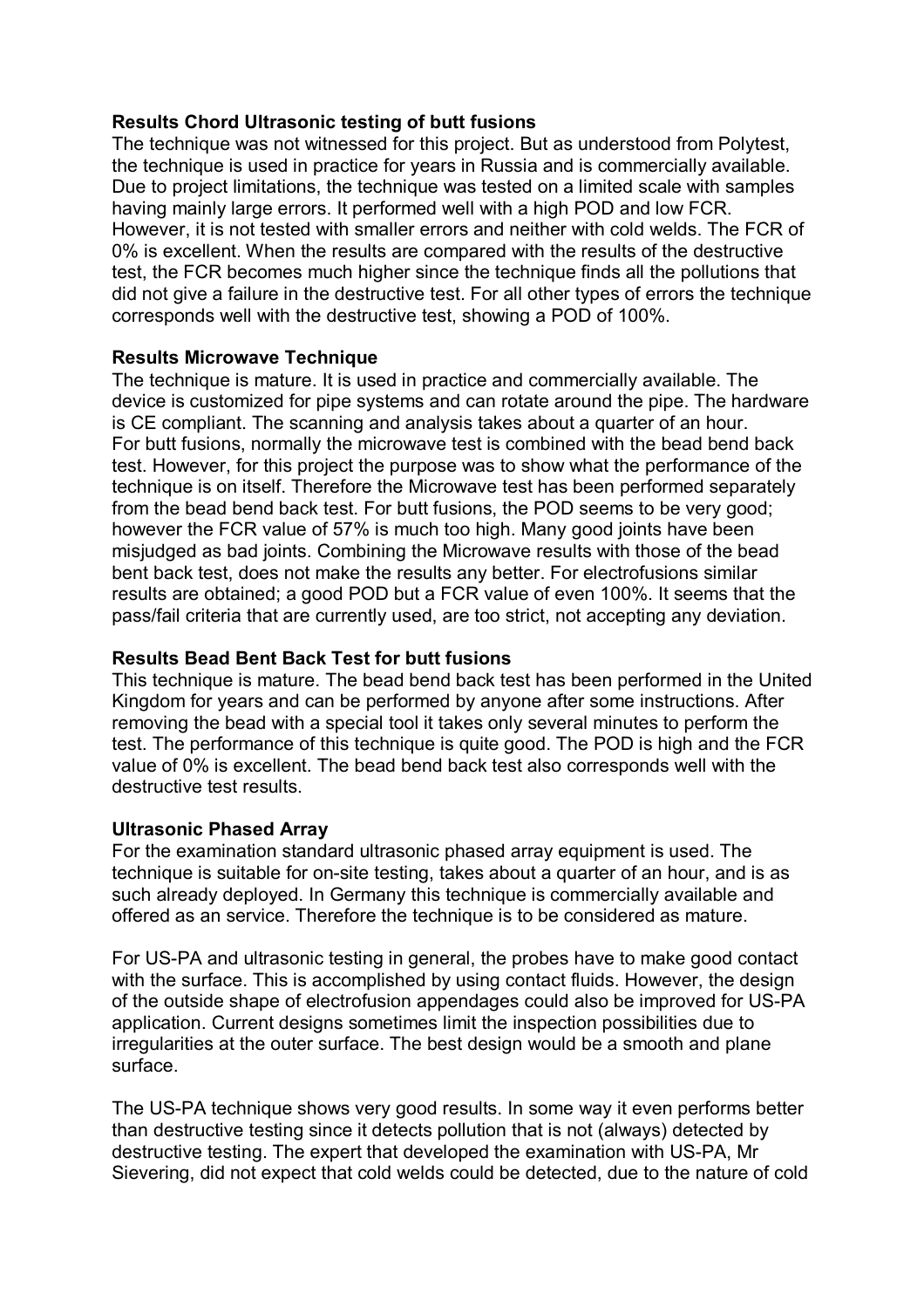welds and ultrasonic testing. Ultrasonic testing is based on reflections of surfaces (of the errors), but in case of a cold weld there are no surfaces present. Surprisingly all the cold welds have been detected by the test as well. The reason for this is unclear, since the test is only able to detect an error without the possibility to determine the type of error. The FCR is 0%, which is excellent. Compared with the results of the destructive test, the POD is lower and the FCR is higher. This is due to the fact that pollution does not always lead to failure in the destructive test, where phased array will detect it.

Twenty saddles have been tested both by Open Grid and GDF SUEZ using the same phased array technique. These saddles have been excavated, but it was known that many of these saddles contained errors. The experimental difficulty with saddles is that there is little room for the US-PA detector, making it hard to examine the saddle. The saddles have been destructively tested in accordance with ISO 13956. In the following table the results are presented:

| <b>Destructive test</b><br>result | <b>Amount</b> | U-PA by GDF SUEZ |                    | <b>U-PA by Open Grid</b> |             |
|-----------------------------------|---------------|------------------|--------------------|--------------------------|-------------|
|                                   |               | Found            | <b>Performance</b> | <b>Found</b>             | Performance |
| Pass                              | ົ             | റ                | $FCR=0%$           | າ                        | $FCR=0%$    |
| Fail                              | 18            |                  | $POD=6%$           |                          | $POD=0%$    |

Clearly US-PA does not perform as well with saddles as it does with sockets. This is most probably caused by the difficult geometry of saddles.

# **CONCLUSIONS**

Non-destructive techniques for joints in PE piping systems have developed to a mature level. The techniques are field ready and in many cases already applied as such. The POD and FCR values are comparable to those that are common for NDT techniques for steel pipes. Regarding the specific techniques for butt fusions that have been investigated in this GERG project, the following conclusions can be drawn:

- The Bead Bend Back test that is used in the UK to examine butt fusion joints shows good results. This technique is quite simple and can be considered as an NDT technique.
- The Chord Ultrasonic testing for butt fusions is showing good results too, but was only tested on a limited scale in this project.
- Ultrasonic TOFD for butt fusions is showing some indication of the joint quality, but the technique needs further development.
- Microwave testing shows a good POD but a very high FCR. Most probably the pass/fail criteria for this examination need further development.

Regarding the specific techniques for electrofusions that have been investigated in this GERG project, the following conclusions can be drawn:

- Good results are obtained with Ultrasonic Phased Array techniques. The technique is mature, ready for practice, and already applied as such.
- As for butt fusions the Microwave technique still has a too high FCR. Further development of the pass/fail criteria is necessary.